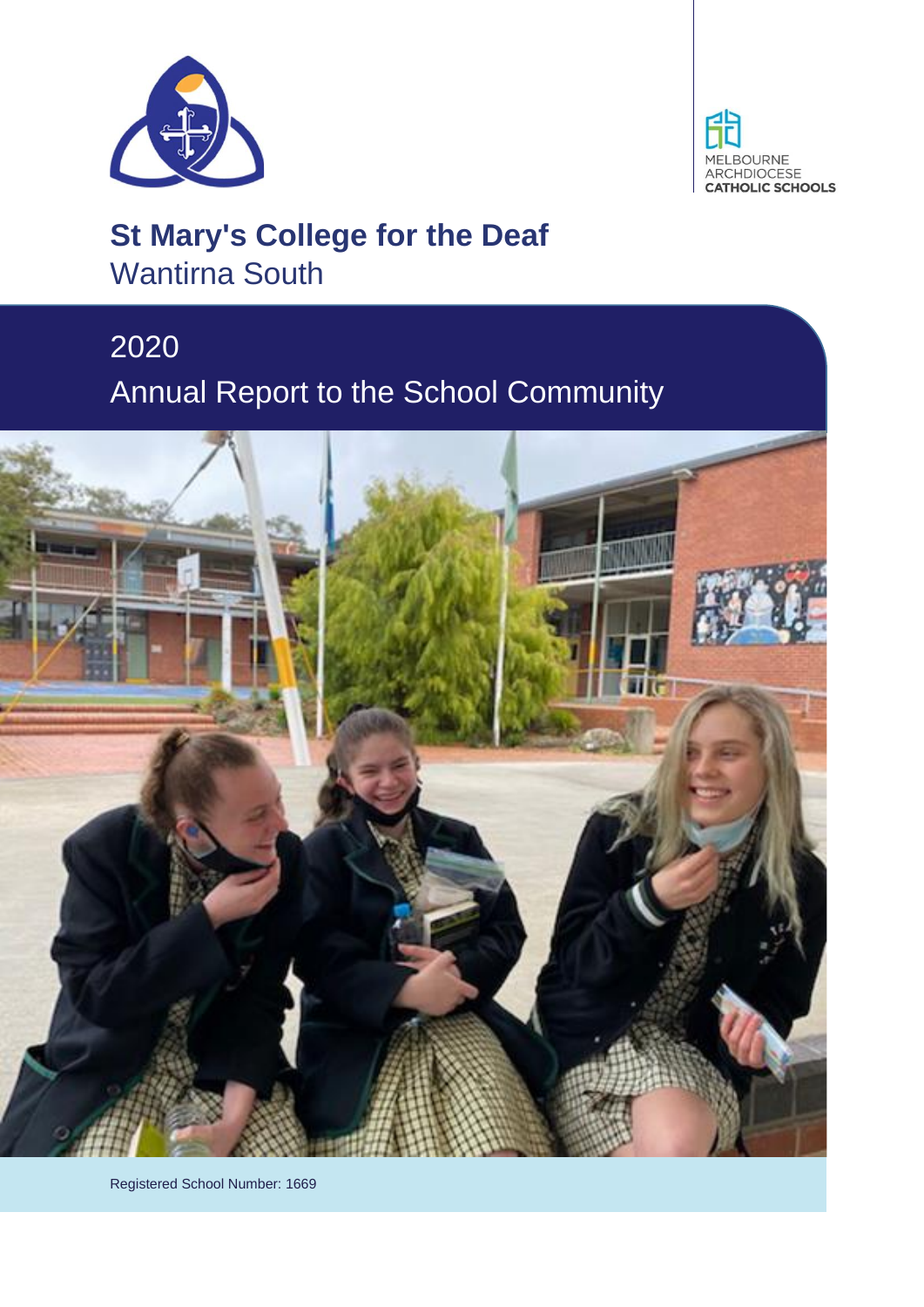# **Table of Contents**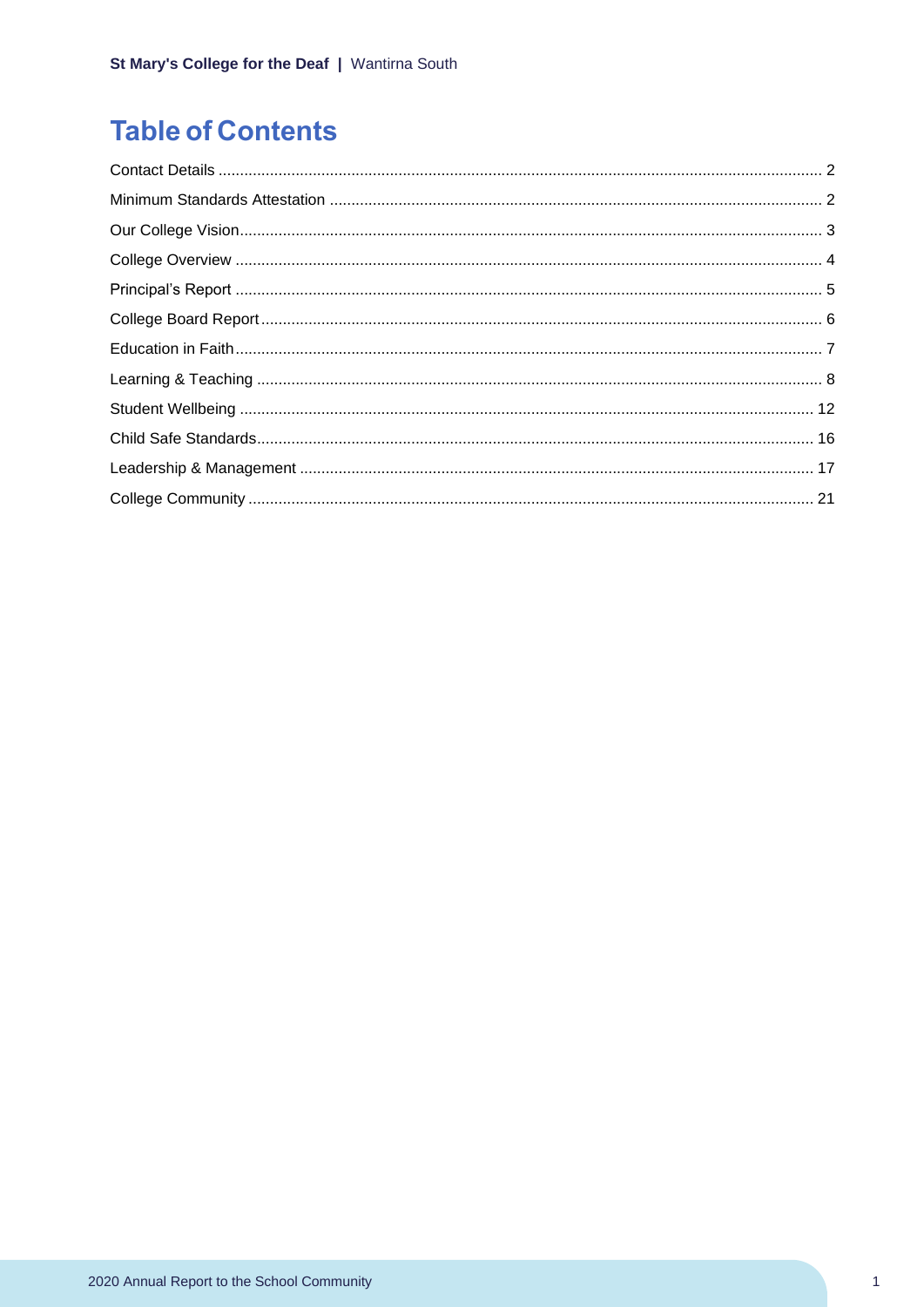# <span id="page-2-0"></span>**Contact Details**

| <b>ADDRESS</b>            | 10A Riddell Road<br>Wantirna South VIC 3152 |
|---------------------------|---------------------------------------------|
| <b>PRINCIPAL</b>          | Amanda Purcell                              |
| <b>PARISH PRIEST</b>      | Tony Tuohey (DCA)                           |
| <b>SCHOOL BOARD CHAIR</b> | <b>Laura Button</b>                         |
| <b>TELEPHONE</b>          | 03 9800 2733                                |
| <b>EMAIL</b>              | principal@smdeaf.vic.edu.au                 |
| <b>WEBSITE</b>            | smdeaf.vic.edu.au                           |
| <b>E NUMBER</b>           | E1262                                       |

# <span id="page-2-1"></span>**Minimum Standards Attestation**

I, Amanda Purcell, attest that St Mary's College for the Deaf is compliant with:

- All of the requirements for the minimum standards and other requirements for the registration of schools as specified in *the Education and Training Reform Act 2006 (Vic)* and the *Education and Training Reform Regulations 2017 (Vic),* except where the school has been granted an exemption from any of these requirements by the VRQA
- Australian Government accountability requirements related to the 2020 school year under the *Australian Education Act 2013 (Cth)* and the *Australian Education Regulations 2013 (Cth)*
- The Child Safe Standards prescribed in Ministerial Order No.870 Child Safe Standards, Managing Risk of Child Abuse in School.

### 04/06/2021

**NOTE:** The School's financial performance information has been provided to the Australian Charities and Not-forprofits Commission (ACNC) and will be available for the community to access from their website at www.acnc.gov.au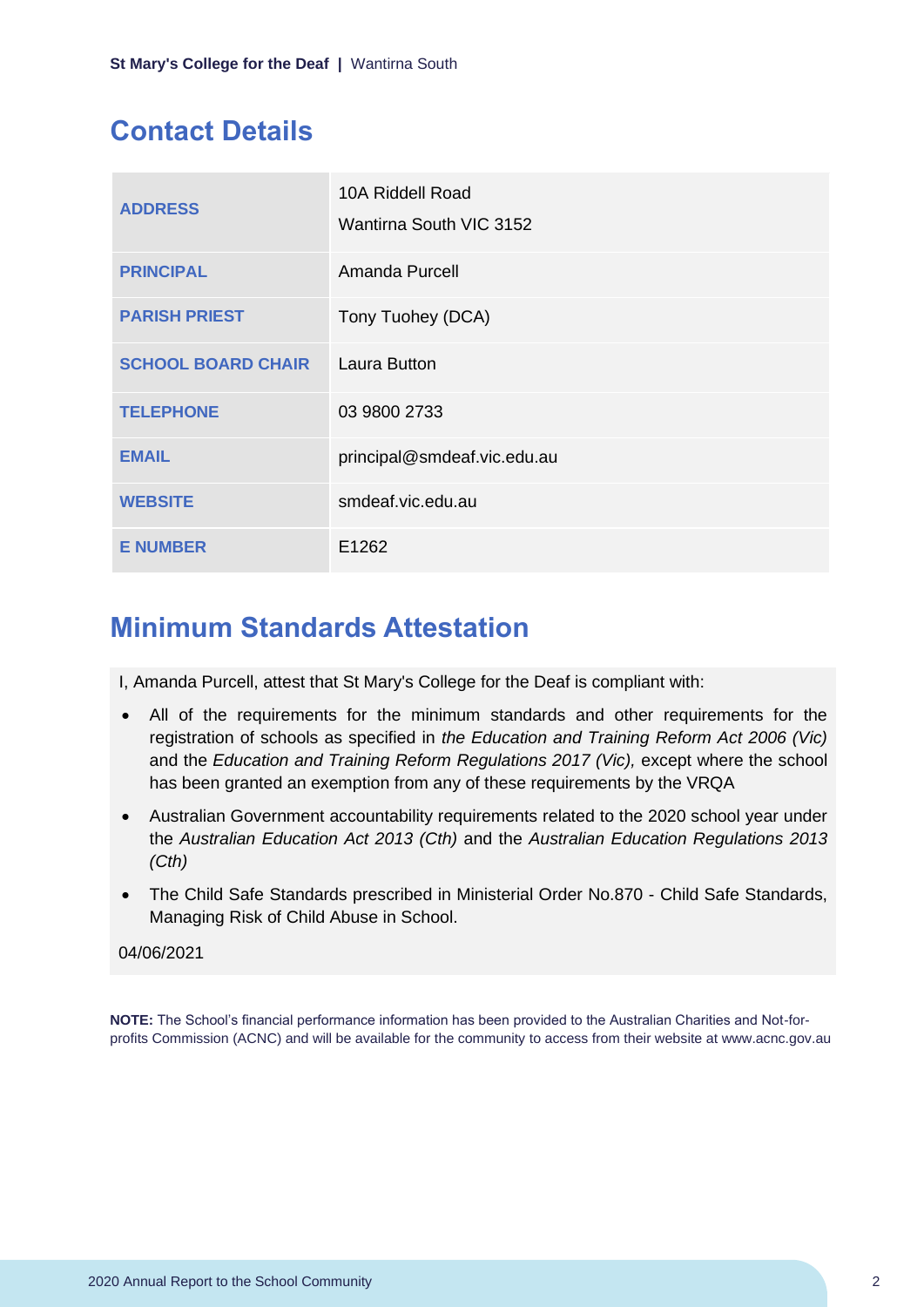# <span id="page-3-0"></span>**Our College Vision**

### **Our College Vision**

A faith community shaping the formation of empowered, inquiring students

#### **Our Values**

Our College philosophy integrates our key values of Empowerment, Inclusion, Independence and Resilience with our knowledge of the explicit needs of deaf and hard of hearing students and the values intrinsic to Catholic Faith.

**Empowerment:** Empowering deaf and hard of hearing students to lead themselves as strong and confident contributors to their school community.

**Inclusion:** Promoting inclusive learning environments that celebrate diversity, acknowledge human rights and commit to the social justice central to the Catholic faith.

**Independence:** Fostering self-sufficient, capable deaf and hard of hearing students actively setting and achieving their own goals.

**Resilience:** Building resilient deaf and hard of hearing young people capable of dealing with life's challenges, maintaining positive relationships and holding a healthy sense of their own identity.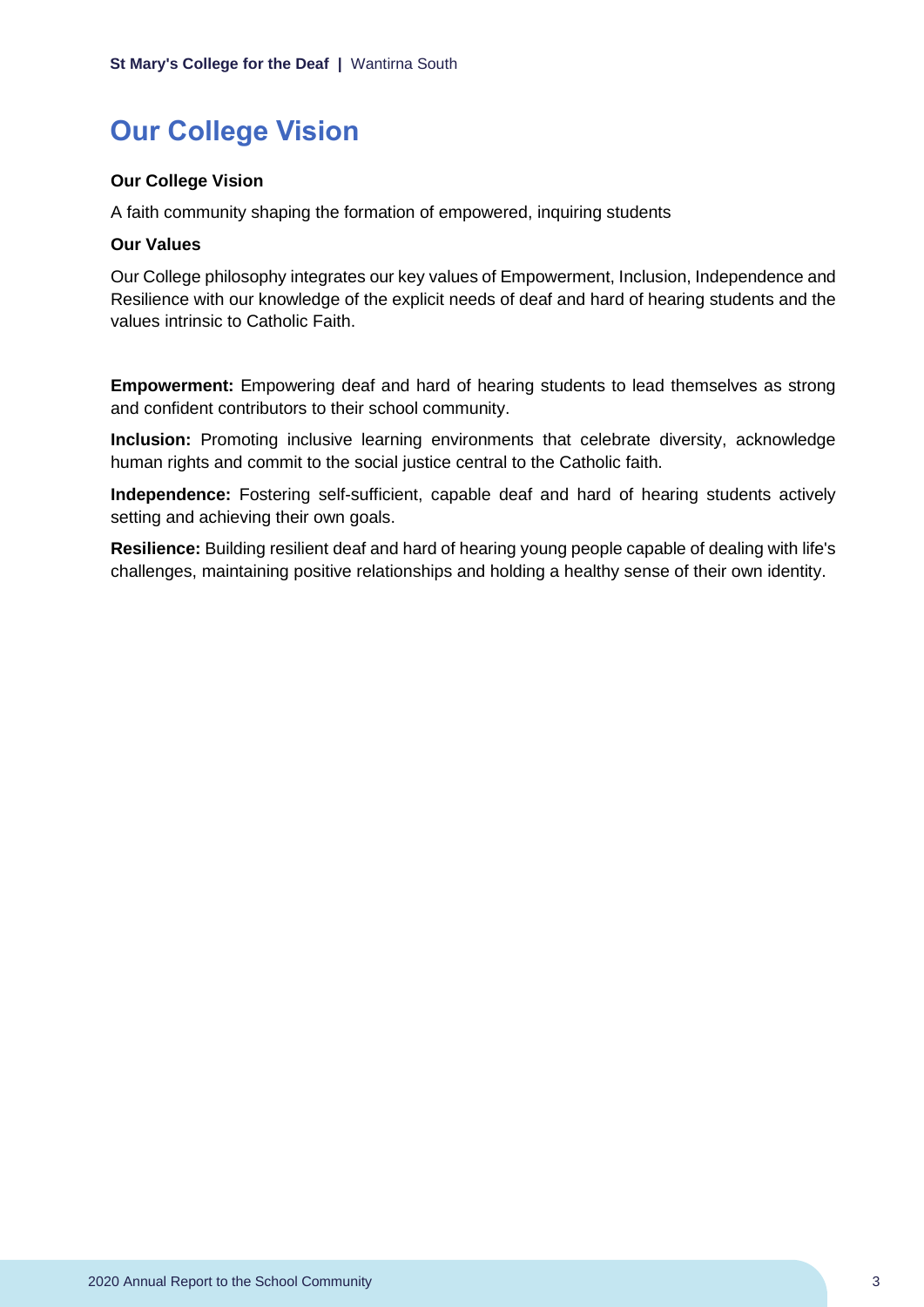# <span id="page-4-0"></span>**College Overview**

St Mary's College opened at "Delgany" Portsea in 1948 as a day and boarding school for deaf and hard of hearing students. It relocated to Melbourne in 1985, establishing a primary campus (Prep-Year 6) at Wantirna South and a secondary campus at Dandenong (Year 7-12). These campuses were located within the grounds of Holy Trinity Primary School and St John's Regional College with a view to enabling students who are deaf and hard of hearing the opportunity to learn within a mainstream school environment whilst accessing daily, onsite specialist support required to succeed as students with a hearing loss. Since then, St Mary's has established further campuses within Aquinas College Ringwood (Year 7-12), Marymede Catholic College South Morang (Prep-Year 12) and Salesian College Sunbury (Year 7-12), enabling students with a hearing loss from across Melbourne the opportunity to enrol in a St Mary's inclusive education campus.

Students come to St Mary's College from early intervention programs for deaf and hard of hearing children, primary Deaf Facilities and also Catholic and Government local schools. To be eligible to enrol, students must have a bilateral permanent hearing loss of 40db or greater. In 2020, there were 73 students from Prep-Year 12 enrolled across the five campuses.

The College is set up to maximise each students' potential for effective spoken communication as well as academic and personal growth. Teachers of the deaf, speech language pathologists, youth workers, learning support officers, live captioners and interpreters work directly with our students and collaborate with subject teachers from our partner schools to create learning and teaching experiences that meet each child's individual needs. Classrooms within the partner schools are fitted with FM SoundField towers and transmitters and all extra-curricular activities offered to students through the partner schools such as camps, sports, music and performing arts are monitored and adjusted as necessary to become fully accessible for students with a hearing loss.

Our students have the opportunity to study the breadth of learning experiences offered from Prep through to VCE, VCE/VET and VCAL. Our tiered approach to intervention ranges from full inclusion in the partner school classrooms to an individualised course of study involving time in regular classes and time receiving specialist intervention with a personalised program of learning. Building on the Victorian curriculum, students are also taught from the expanded curriculum for deaf and hard of hearing students, designed to improve learning outcomes that may be impacted by deafness and develop confidence and a positive identity. Our student wellbeing model follows Positive Behaviour for Learning (PBL) as a whole school approach to communicating behavioural expectations and an understanding of the consequences of decisions made. These are a broad range of tailored and proactive strategies used in achieving positive social and academic learning outcomes.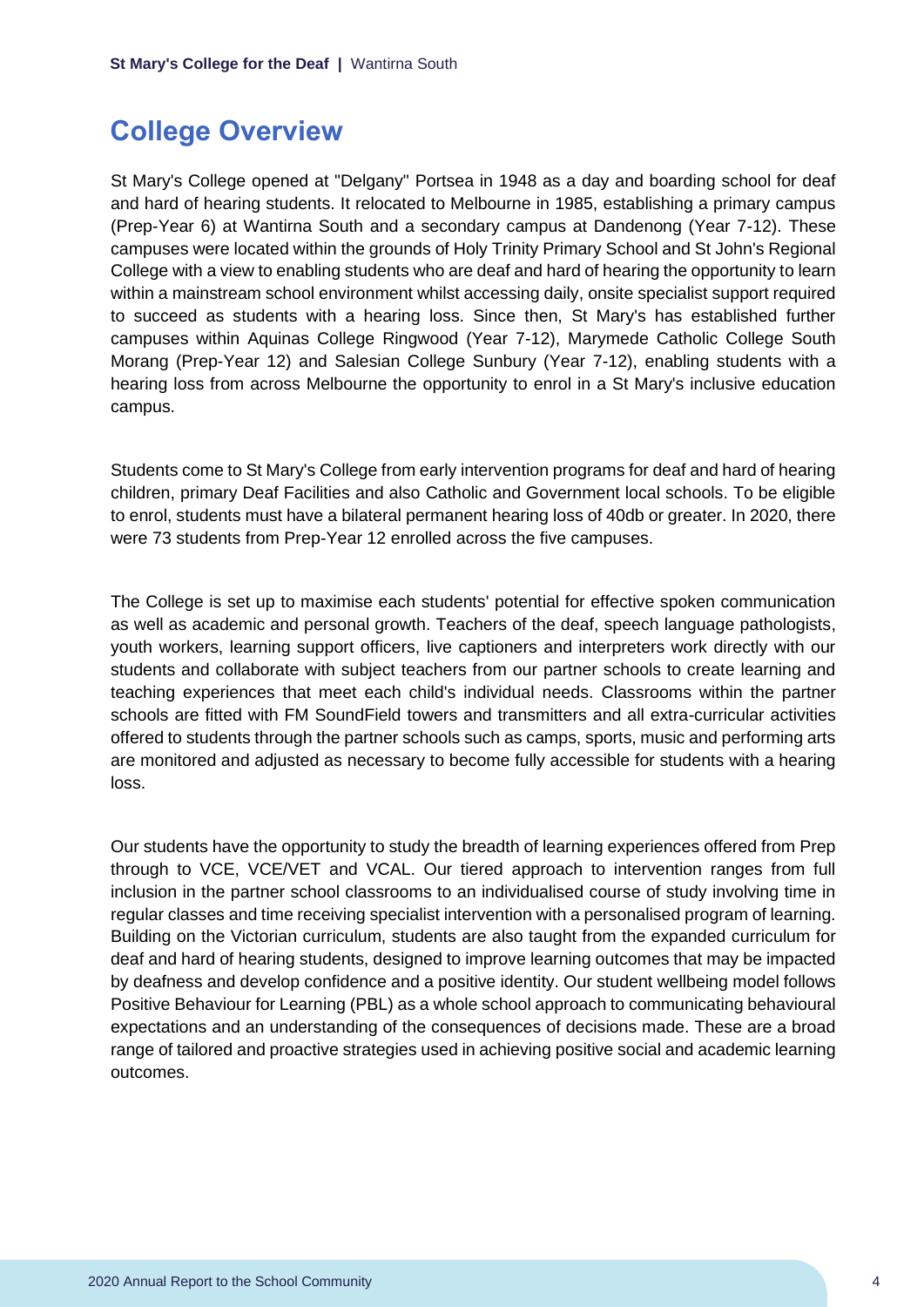# <span id="page-5-0"></span>**Principal's Report**

2020 was a year of challenges for St Mary's College that were all embraced and successfully achieved.

Moving a school of students with impaired access in listening to an online classroom was one of the biggest challenges we faced. Not only were St Mary's staff tasked with ensuring that students had access to and could continue to learn our expanded curriculum teaching and therapy programs, but we had to ensure the curriculum, teaching and learning being delivered to our students remotely by our five different partner schools was in accessible formats and was designed with their learning needs in mind. Our partner schools demonstrated an amazing willingness to work with us to get it right for our students. For the time they put aside to work with us, even with their own remote learning challenges they had to manage, we are grateful. I would particularly like to thank the staff and leadership of Aquinas College, St John's Regional College, Salesian College Sunbury, Marymede Catholic College and Holy Trinity Primary School for their support throughout the period of remote learning. The combined goodwill and dedication in working together to ensure learning would continue for students with a hearing loss resulted in a positive experience for our students and their parents/guardians.

Our student leaders worked tirelessly through the lockdown period, creating videos and sending uplifting messages to other students within and across our campuses. Although daunting for students highly reliant on reading lips and face expression, our students managed this challenge with amazing resilience during periods of onsite learning with facemasks. Whilst some traditional learning experiences may have been lost, many new and rich learning opportunities in problemsolving and working in mission towards the common good were created.

2020 was also a review year for St Mary's College. Having decided to push on and not postpone this process, all in the St Mary's College community positively embraced the reflections, data analysis, interviews and self assessment required to ensure we had an accurate understanding of how the College was placed in relation to performance, quality and student achievement. All staff held a strong belief that this was a vitally important step in understanding what we need to do in going forward over the coming years. Virtual tours, online collaboration and the use of many Google applications enabled the review process to continue through Victoria's lockdown restrictions. The end result highlighted the amazing work of the College over the past four years and is best reflected in the Reviewer's Executive Summary comment below.

### *"The college has had a remarkable and highly commendable four years. The commitment of leadership and staff to school improvement is palpable."*

The final highly anticipated event of the year was the VRQA approval to establish a St Mary's College campus in the west of Melbourne, hosted by Thomas Carr College in Tarenit. The number of documents and policies required to be produced and updated was enormous but to the amazing team at Thomas Carr College, nothing was too great a request. The welcoming and supportive manner in which Thomas Carr worked with St Mary's was incredible. We look forward to our first year of operation there in 2021.

As I reflect on one of the most unique years in my time leading in schools, I would like to thank the DCA and College Board for there ongoing support of both myself and the school during such a challenging year. I am truly humbled by the actions of our student, parents and staff in what was achieved over the year and are grateful for the opportunity to be a part of that journey with St Mary's' College for the deaf.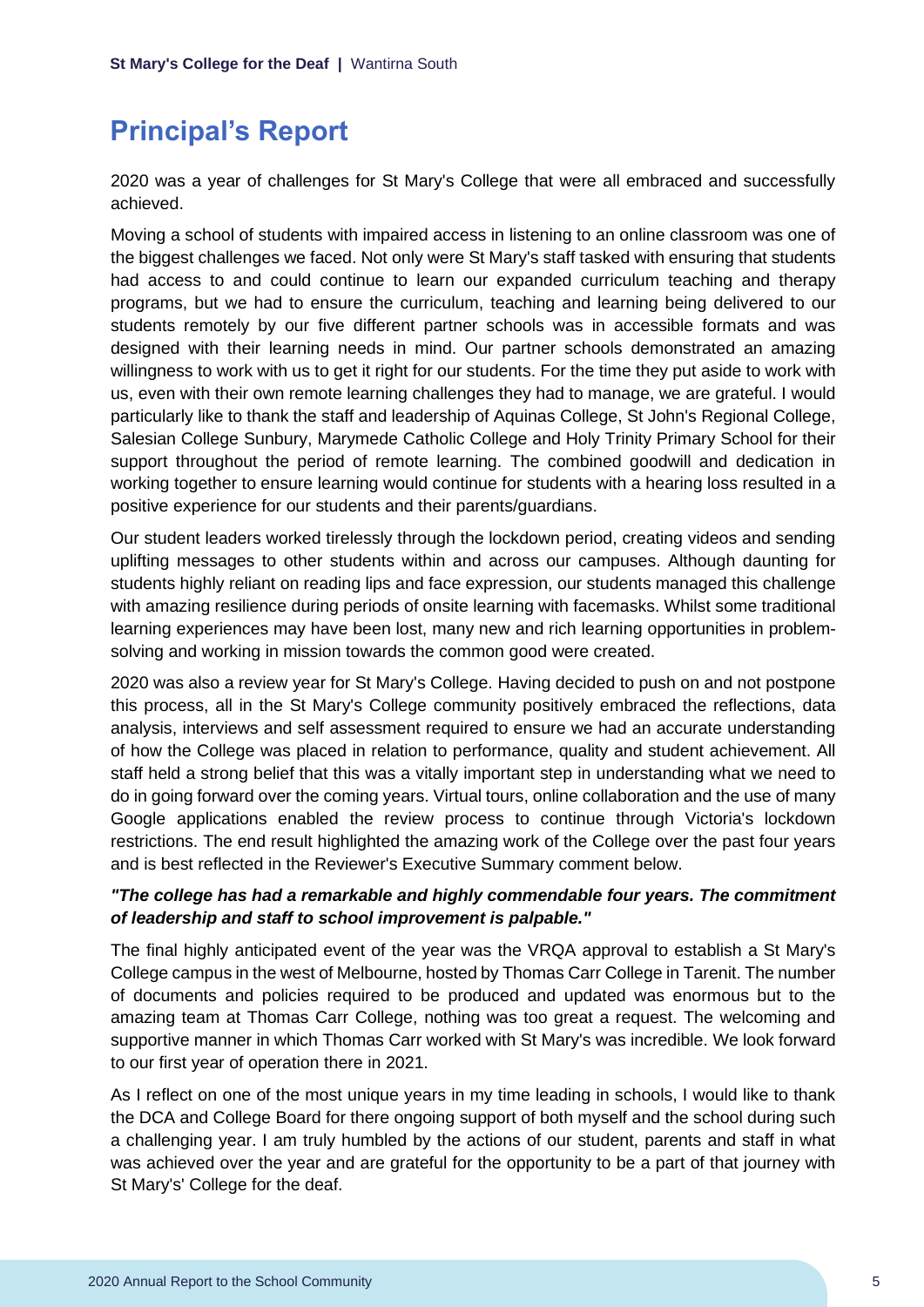# <span id="page-6-0"></span>**College Board Report**

2020 was unprecedented in its challenges but also highlighted the significant resilience of St Mary's staff, students, families and wider community through extended home learning and rapid movement between face to face and home learning. Teaching staff demonstrated their ongoing positivity and dedication to the students and school by going above and beyond, even personally adding captioning to learning resources to ensure equity of access. Students demonstrated their leadership through sharing their own personal journeys and supporting peers regardless of geographical distance.

In addition to managing the changes relating to COVID-19, St Mary's completed the school review process which occurs every four years. This review confirmed the strong leadership of St Mary's, and the Board would like to thank Principal Amanda Purcell and the St Mary's staff for ensuring a quality education for St Mary's students.

Moving forward, the St Mary's Board will concentrate on redefining terms of reference under the new governance of Melbourne Archdiocese Catholic Schools (MACS), supporting learning excellence, and strengthening wellbeing of staff and students. Continuous improvement in learning is a priority, as the school staff focus on driving outcomes through data-driven decision making.

Whilst the next year may continue to be unpredictable, the Board looks forward to seeing what the school achieves regardless of obstacles that appear in the path. Wishing everyone the best for 2021.

Laura Button Chairperson St Mary's College Advisory Board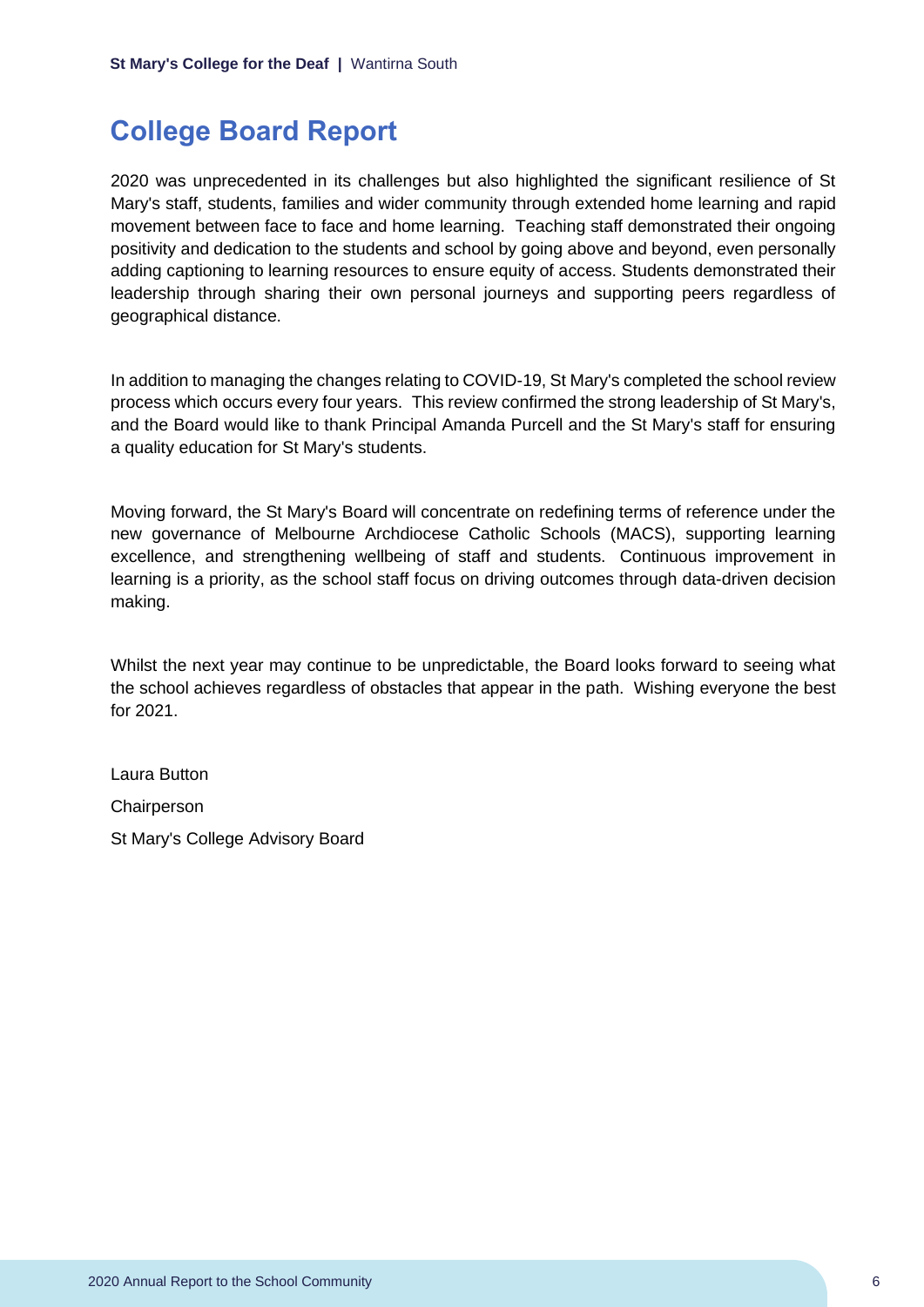# <span id="page-7-0"></span>**Education in Faith**

#### **Goals & Intended Outcomes**

**Goal:** To embed a strong Catholic Identity through the Dominican pillars of prayer, service, study and community.

**Intended Outcome:** The importance of Education in Faith is strongly recognised and valued by students, staff and parents.

### **Achievements**

We began 2020 with a whole school opening assembly and liturgy which was attended by all students, staff and a few parents. The coming together of our community and the initiative taken by our students in leading prayer focused on everyday life, was indicative of the importance of Faith in the St Mary's College community. A further four teachers gained accreditation to teach in a Catholic school by engaging in external Faith professional development offerings and another fifteen completing the 'Called' Workshop series as part of their ongoing commitment. All staff continued to be involved in regular Faith activities on offer through our partner schools, demonstrating the value that these activities have to students and staff of the school community.

### **VALUE ADDED**

- A whole school assembly was held at our Sunbury campus with student leaders driving the planning of faith events throughout the morning.
- St Dominic's day was celebrated by the whole school during Lock Down by creating individual student reflective contributions to our newsletter and messages of gratitude to students at other St Mary's College campuses.
- The staff had a day discovering about the Dominican tradition with Sr Shiela from Siena College.
- Staff engaged in external Faith PD from providers such as Little Earthies, ACU and CEM. St Mary's staff were invited to join a series of "Called" workshops facilitated by Aquinas College. Many staff used this opportunity to reflect on their spiritual journey.
- Social justice and the 'dignity of others' events such as The Long Walk organised through Aquinas College online, the Virtual Winter Sleep-out at Marymede College and Salesian College and the Project Compassion collection of food and household items for the St. Vincent de Paul Society.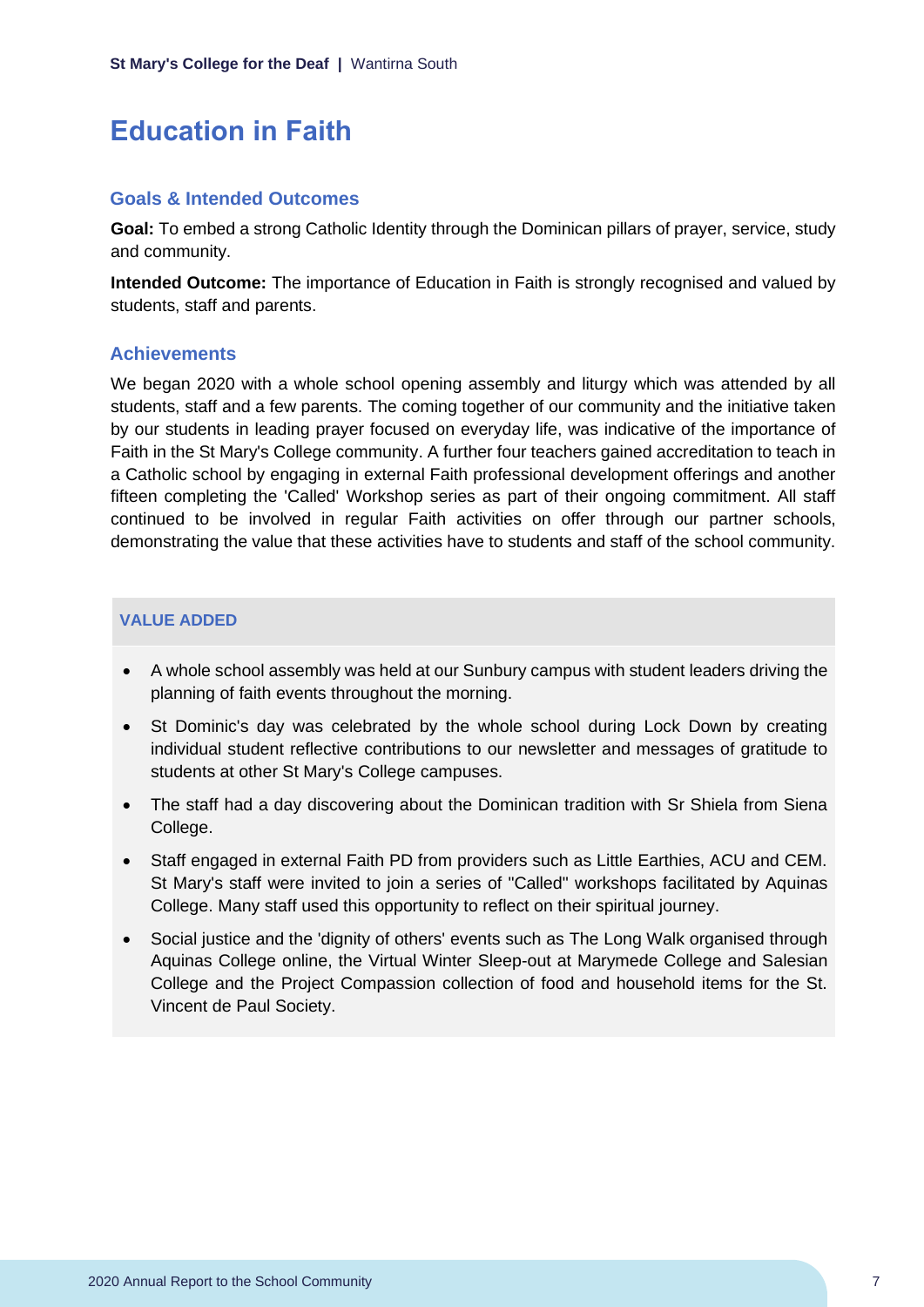# <span id="page-8-0"></span>**Learning & Teaching**

### **Goals & Intended Outcomes**

**Goal:** To create a challenging and engaging learning environment, supporting all students to achieve or exceed their expected growth in language and literacy.

#### **Intended Outcomes:**

- Written competency will improve in all students F-12.
- Rates of learning growth in language and literacy will improve.
- Students will become more confident and engaged in their learning.

#### **Achievements**

In 2020 St Mary's College students engaged with learning online due to the COVID pandemic. Given the impact of hearing loss make s learning independently and through video conferencing extremely challenging, both staff and students did a remarkable job to ensure full access to the curriculum and learning continued.

Students learnt a new range of skills such as joining online meetings, submitting work through online portals and inventing ways to connect with each other whilst learning from home. During learning from home, extracurricular activities were delivered in a variety of ways to engage and keep students connected with their peers. This included options such as opt-in social, art and reading clubs. Students were able to access captioning of all online class using through various online platforms with captioning enabled and staff learnt new skills in their use of virtual classroom including Jamboards and Zubtitle to caption pre-recorded content.

During this period students were challenged to find alternative ways of learning to build competency in areas such as self-awareness, creativity, critical thinking, Other skills developed during this time included information technology, independence and the students' understanding of the world.

To further support student learning, students were offered additional access supports including:

- Amplification systems in classrooms
- Live captioning (C-Print)
- Note taking both at school and online
- Speech Language therapy both at school and online
- Auditory-Verbal Therapy both at school and online
- Interpreting (Auslan) both at school and online
- In-class learning support both at school and online
- Google Meet allowed live captioning during remote learning.
- Online extracurricular activities to promote engagement during remote learning.

#### **VCE/VCAL**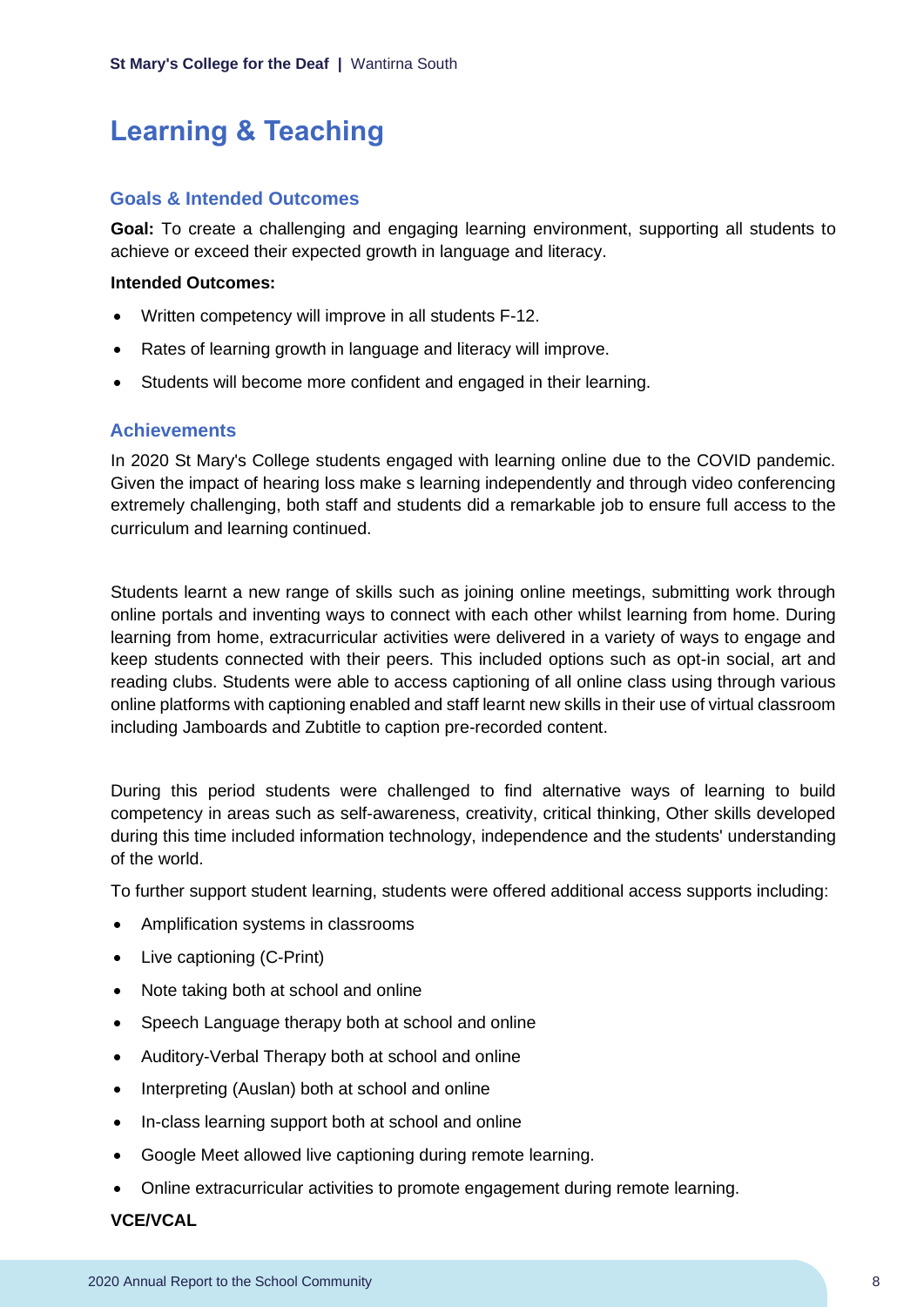We are particularly proud of all our Year 12 school-leavers who all successfully completed their VCE or VCAL certificate. All year 12 graduates from 2020 received a placement for 2021. Many chose to study vocational education courses (certificates) in a variety of disciplines. Others have commenced degrees at university or apprenticeships.

#### **STUDENT LEARNING OUTCOMES**

In relation to writing achievement, eWrite data demonstrated growth in writing for 65% of students of more than a year over the previous 12 month period which was a significant achievement given the amount of the year learning from home.

In relation to expressive vocabulary and reading, EVT 3 and PAT Reading data demonstrated more than half of our students showed an improvement of more than 2 years over the previous 24-month period.

| <b>MEDIAN NAPLAN RESULTS FOR YEAR 9</b> | $\star$ |
|-----------------------------------------|---------|
| <b>Year 9 Grammar &amp; Punctuation</b> |         |
| <b>Year 9 Numeracy</b>                  |         |
| Year 9 Reading                          |         |
| <b>Year 9 Spelling</b>                  |         |
| <b>Year 9 Writing</b>                   |         |

\* There are no NAPLAN results to report in 2020 as the Australian Government decided that due to the COVID-19 pandemic NAPLAN Assessments would not take place.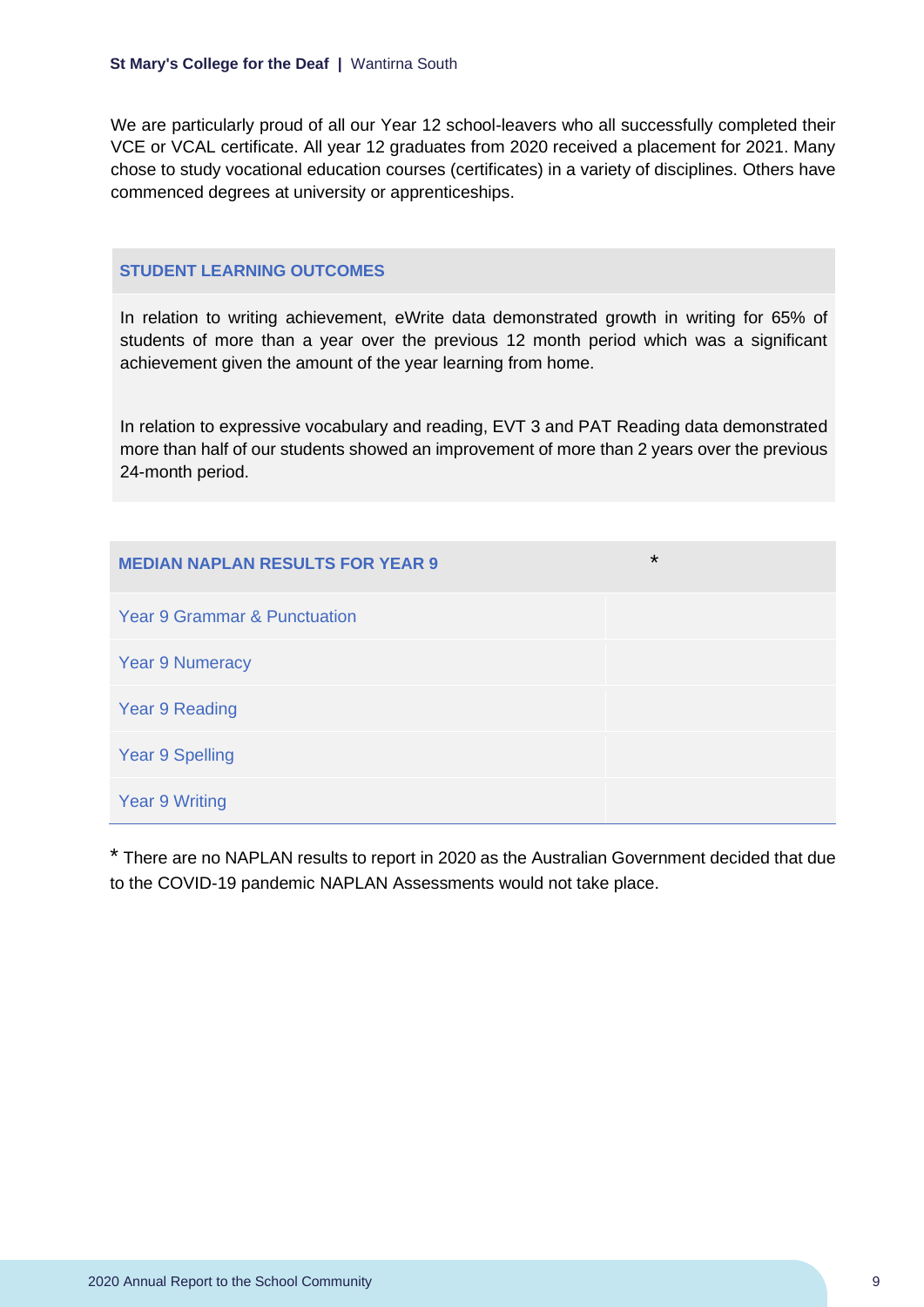# **PROPORTION OF STUDENTS MEETING THE MINIMUM STANDARDS**

| <b>NAPLAN TESTS</b>            | 2018<br>$\frac{9}{6}$ | 2019<br>$\frac{0}{0}$ | $2018 - 2019$<br><b>Changes</b><br>$\frac{0}{0}$ | 2020<br>$\frac{9}{6}$ | $2019 - 2020$<br><b>Changes</b><br>% |
|--------------------------------|-----------------------|-----------------------|--------------------------------------------------|-----------------------|--------------------------------------|
|                                |                       |                       |                                                  | $\star$               | $\star$                              |
| YR 03 Grammar &<br>Punctuation | $***$                 | $***$                 | $***$                                            |                       |                                      |
| <b>YR 03 Numeracy</b>          | $***$                 | $***$                 | $***$                                            |                       |                                      |
| <b>YR 03 Reading</b>           | $***$                 | $***$                 | $***$                                            |                       |                                      |
| <b>YR 03 Spelling</b>          | $***$                 | $***$                 | $***$                                            |                       |                                      |
| <b>YR 03 Writing</b>           | $***$                 | $***$                 | $***$                                            |                       |                                      |
| YR 05 Grammar &<br>Punctuation | $***$                 | $***$                 | $***$                                            |                       |                                      |
| <b>YR 05 Numeracy</b>          | $***$                 | $***$                 | $***$                                            |                       |                                      |
| <b>YR 05 Reading</b>           | $***$                 | $***$                 | $***$                                            |                       |                                      |
| <b>YR 05 Spelling</b>          | $***$                 | $***$                 | $***$                                            |                       |                                      |
| <b>YR 05 Writing</b>           | $***$                 | $***$                 | $***$                                            |                       |                                      |
| YR 07 Grammar &<br>Punctuation | $***$                 | 100.0                 | $***$                                            |                       |                                      |
| <b>YR 07 Numeracy</b>          | $***$                 | 100.0                 | $***$                                            |                       |                                      |
| YR 07 Reading                  | $***$                 | 75.0                  | $***$                                            |                       |                                      |
| <b>YR 07 Spelling</b>          | $***$                 | 100.0                 | $\star\star$                                     |                       |                                      |
| <b>YR 07 Writing</b>           | $***$                 | 100.0                 | $***$                                            |                       |                                      |
| YR 09 Grammar &<br>Punctuation | $***$                 | 100.0                 | $***$                                            |                       |                                      |
| <b>YR 09 Numeracy</b>          | $***$                 | 100.0                 | $***$                                            |                       |                                      |
| YR 09 Reading                  | $***$                 | 100.0                 | $***$                                            |                       |                                      |
| YR 09 Spelling                 | $***$                 | 100.0                 | $\star\star$                                     |                       |                                      |
| <b>YR 09 Writing</b>           | $***$                 | 100.0                 | $***$                                            |                       |                                      |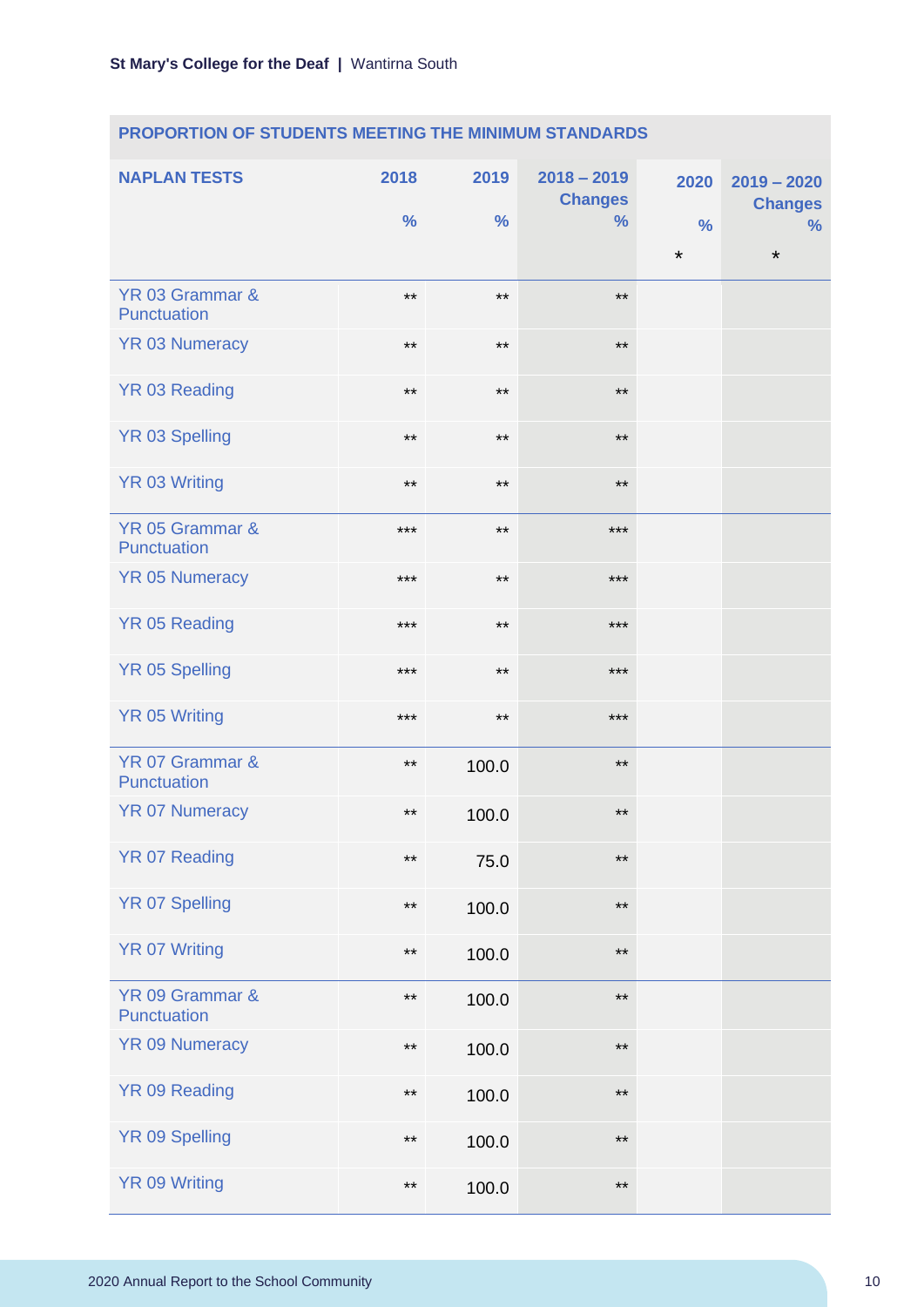\* There are no NAPLAN results to report in 2020 as the Australian Government decided that due to the COVID-19 pandemic NAPLAN Assessments would not take place.

\*\* Data cannot be reported for this year as the number of students that sat the test was below 5 and the data has been suppressed for privacy reasons in accordance with the ACARA NAPLAN data reporting provisions.

\*\*\* No students sat the NAPLAN tests in this year level and in one or both of the relevant years.

```
[Image.NaplanYear3] [Image.NaplanYear5]
```


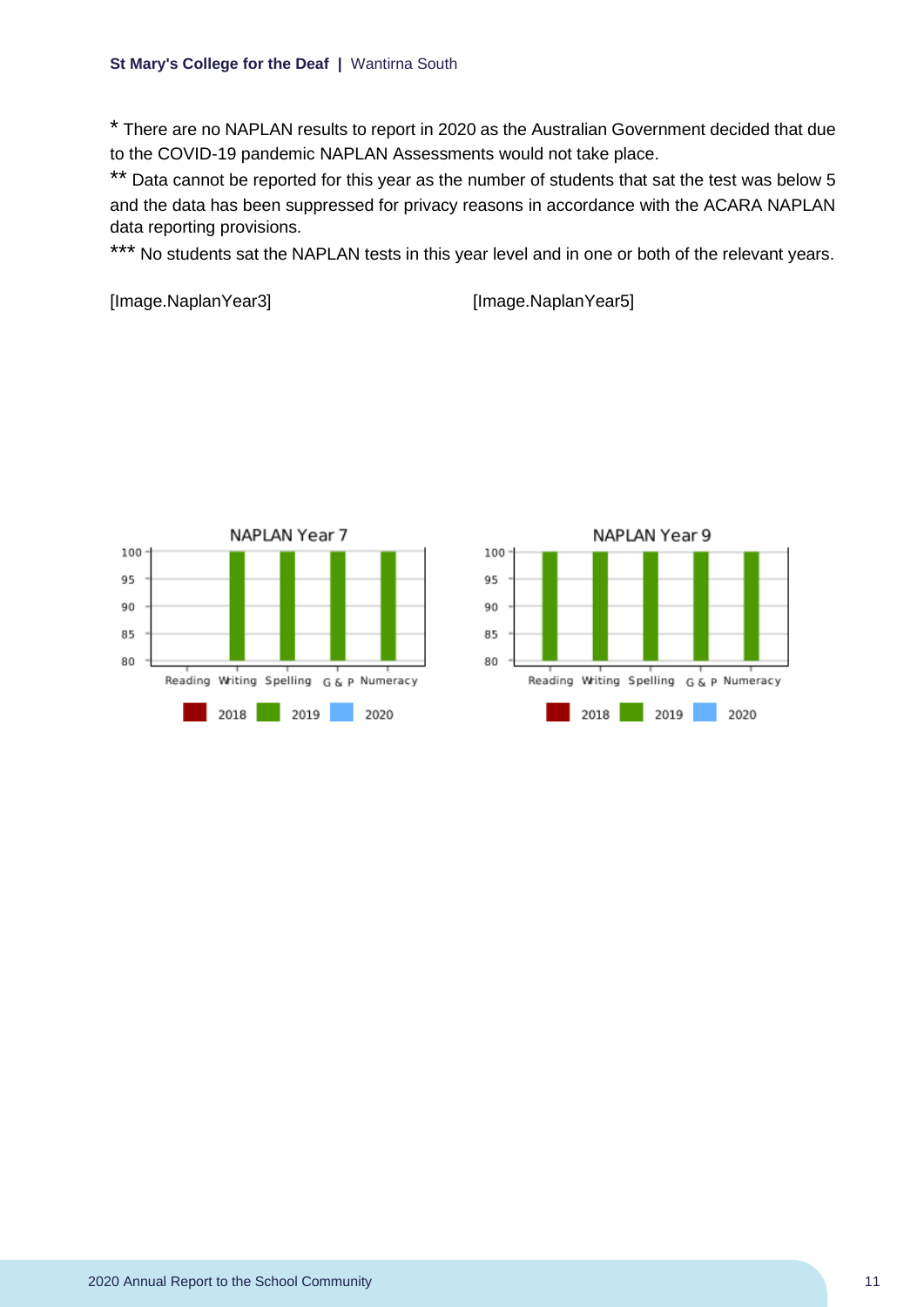# <span id="page-12-0"></span>**Student Wellbeing**

### **Goals & Intended Outcomes**

**Goal:** To promote social and emotional competence in DHH students through a Response to Intervention model.

**Intended Outcome:** Students will be resilient, have a healthy sense of self-worth and relate positively to peers and the wider community with confidence.

# **Achievements**

2020 continued to focus on students developing a positive self-worth and having increased positive relationships with peers. The Leadership Team continued to develop clear guidelines and documentation with each partner school to guide staff unfamiliar with the wellbeing needs of students with a hearing loss with a view to maintaining an effective and consistent experience for our students. Work was also completed to support wellbeing for students who were working from home.

The role of the Youth Worker/Chaplain continued with senior secondary students on a needs basis and provided social opportunities for younger students to practice those skills. Assistance was also extended to supporting VET students to access external TAFE courses. The Youth worker ran lunchtime online groups and activities including an AUSLAN group, art and craft and social groups.

### **Positive Behaviour for Learning (PBL)**

The PBL team continued to implement a school-wide system to support positive student wellbeing. Staff undertook significant professional learning in the approach as provided through Catholic Education Melbourne. The school implemented an acknowledgement system to recognise and highlight when students demonstrated specific behaviours through weekly, monthly and yearly reward systems.

A minor and major behaviour chart was produced identifying appropriate Tier 1 interventions to be consistently applied across the College. Staff utilised our online management system to record positive impact and negative impact behavioural incidents. Staff were also introduced to SWIS an online record keeping system so that we could track major and minor behaviors.

### **VALUE ADDED**

• Each campus elected a student leader who was responsible for collecting student opinions on various aspects of the school and endeavouring to support regular connections with peers working off site.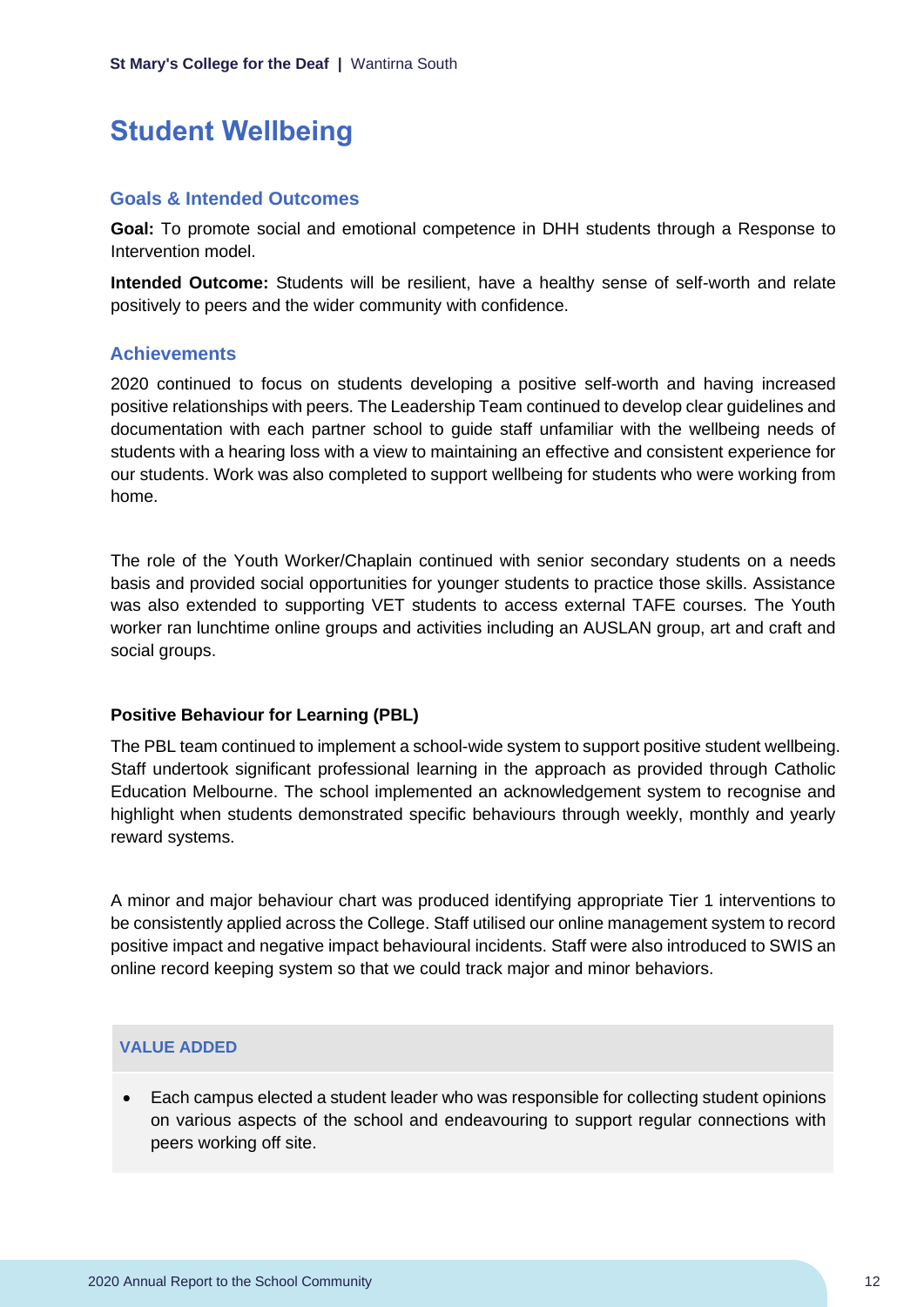- Student leaders undertook key roles including creating online videos and shout-outs for students when they were working remotely at home. Some of these focused on events such as RUOK Day.
- Student leaders continued to be responsible for the College banner at partner school events and liturgies.
- PBL weekly winners were acknowledged weekly and monthly winners recognised in the newsletter and awarded a gift voucher.
- Campus based celebrations of milestones including birthdays and recognition of graduating students occurred.
- Social programs for primary students at Wantirna South were well attended.
- Staff began using behaviour tracking software to identify possible goals for students in various areas of social skills or behaviours

# **The following value added opportunities were accessed by our students through our partner schools:**

- Camps, retreats and buddy peer support programs
- Virtual Harmony Day events
- Virtual wellbeing workshops and activities
- Access to Youth Space (secondary) at lunch and recess (virtual)
- Virtual music, drama, sports and art groups and activities
- Duke of Edinburgh's Award
- Formal evening events such as Graduation Mass, Dinners, Debs and Presentation Balls, although many of these were virtual due to lock down.

### **STUDENT SATISFACTION**

Students were surveyed in response to their experience learning remotely in comparison to onsite. Students reported the most accessed accommodations onsite as:

- Soundfield systems
- Teacher of the Deaf

Students reported the most accessed accommodations learning remotely as:

- Live captioning
- Clear visual of speakers face
- Teacher of the Deaf

Clarity of understanding when comparing online to in-class teaching:

- Online better than in class 30%
- Online and in-class about the same 44%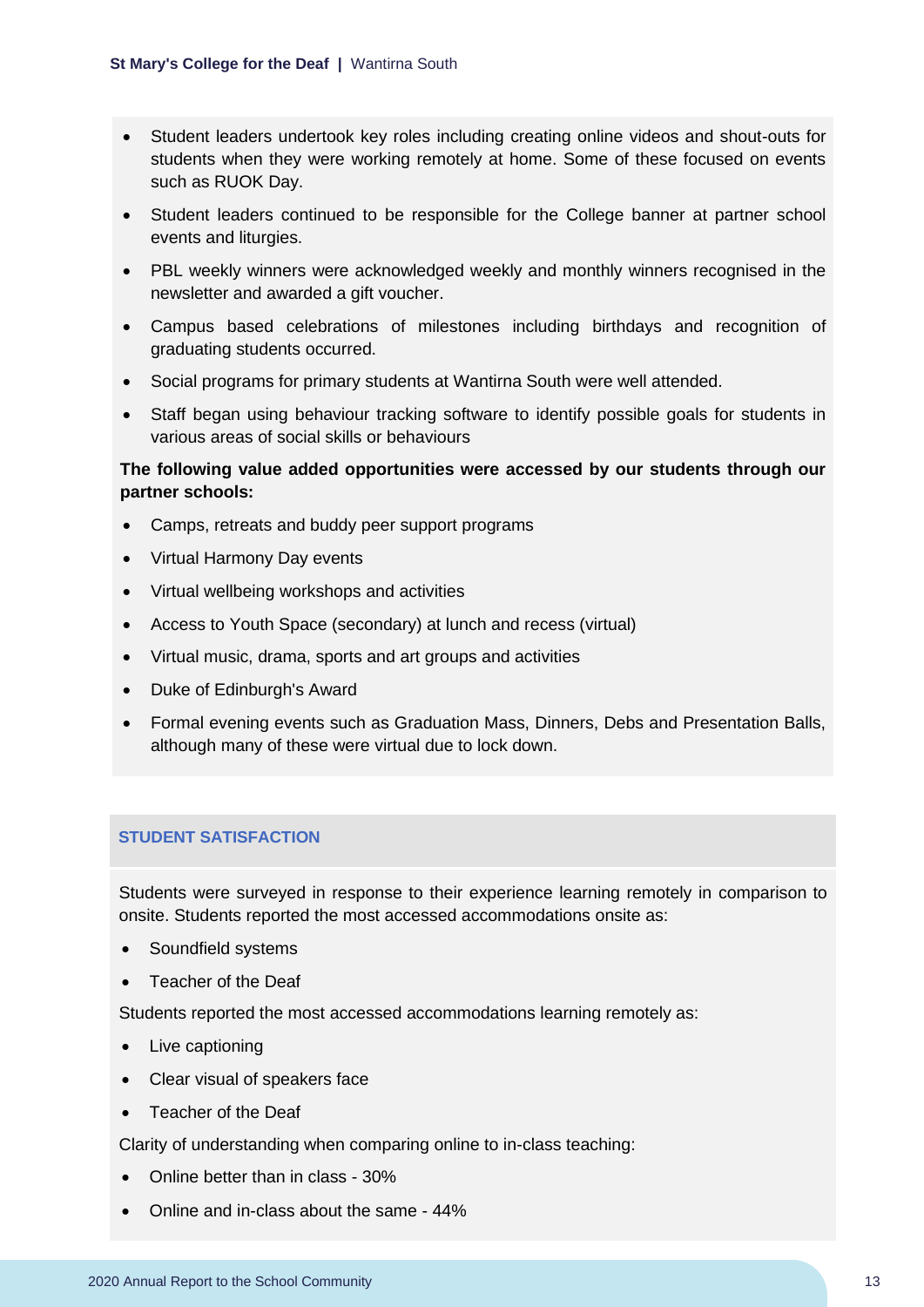• In-class better than online - 26%

These results were pleasing as it affirmed that an effective online learning environment was able to be created for most students.

In relation to feeling connected online socially with friends 72% of students responded positively.

#### **STUDENT ATTENDANCE**

St Mary's College is responsible for reporting on student attendance. To ensure diligence to student safety, attendance is recorded throughout the day by both St Mary's and each partner school (each period for secondary students and twice daily for primary). The Campus Organiser of St Mary's is responsible for ensuring any unexplained absences are reported to parents / guardians as soon as possible following the first roll mark. The Deputy Principal at each campus makes contact with parents / guardians of any students that are absent for two consecutive days. This may be to enquire about the wellbeing of the student, rather than to discuss attendance concerns, as the absence reason may be known. For students who continue to have non-medical related absences, a PSG meeting is called to ascertain causes and develop strategies to help improve the student's attendance. For more significant difficulties with attendance, a school engagement plan is developed with the student and PSG members.

During Remote Learning, the Campus Organiser would record the attendance of secondary students by checking against the parter school pastoral/home group attendance roll and also attendance at St Mary's scheduled classes with the students' Teacher of the Deaf. For primary students, the Campus Organiser would determine attendance by checking students were online for their daily St Mary's' class with their Teacher of the Deaf. Where a primary or secondary student failed to attend a scheduled online class for two consecutive days, the Deputy Principal would make contact with the parent / guardian.

#### **YEARS 9 – 12 STUDENT RETENTION RATE**

Years 9 to 12 Student Retention Rate 97.0%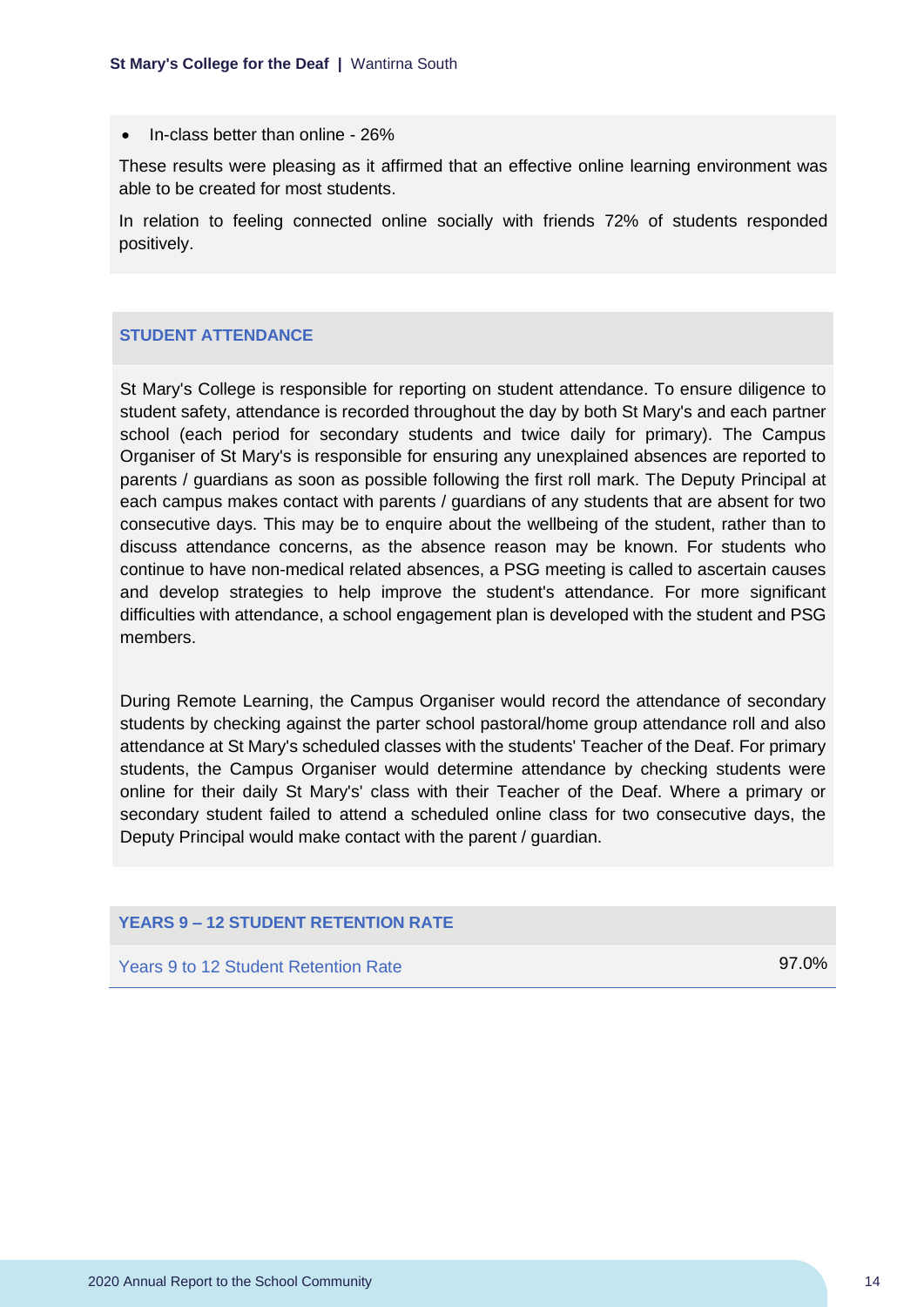| <b>AVERAGE STUDENT ATTENDANCE RATE BY YEAR LEVEL</b> |       |
|------------------------------------------------------|-------|
| <b>Y01</b>                                           | 83.2% |
| <b>Y02</b>                                           | 91.9% |
| <b>Y03</b>                                           | 89.1% |
| <b>Y04</b>                                           | 93.1% |
| <b>Y05</b>                                           | 85.6% |
| <b>Y06</b>                                           | 83.6% |
| <b>Y07</b>                                           | 94.3% |
| <b>Y08</b>                                           | 93.3% |
| <b>Y09</b>                                           | 92.6% |
| <b>Y10</b>                                           | 95.1% |
| Overall average attendance                           | 90.2% |

| <b>SENIOR SECONDARY OUTCOMES</b> |        |
|----------------------------------|--------|
| <b>VCE Median Score</b>          | 27.0   |
| <b>VCE Completion Rate</b>       | 100.0% |
| <b>VCAL Completion Rate</b>      | 100.0% |

| <b>POST-SCHOOL DESTINATIONS AS AT 2020</b>                                                          |         |
|-----------------------------------------------------------------------------------------------------|---------|
| <b>Tertiary Study</b>                                                                               | 25.0%   |
| TAFE / VET                                                                                          | 50.0%   |
| Apprenticeship / Traineeship                                                                        | 25.0%   |
| <b>Deferred</b>                                                                                     | $0.0\%$ |
| <b>Employment</b>                                                                                   | $0.0\%$ |
| Other - The category of Other includes both students Looking for<br>Work and those classed as Other | $0.0\%$ |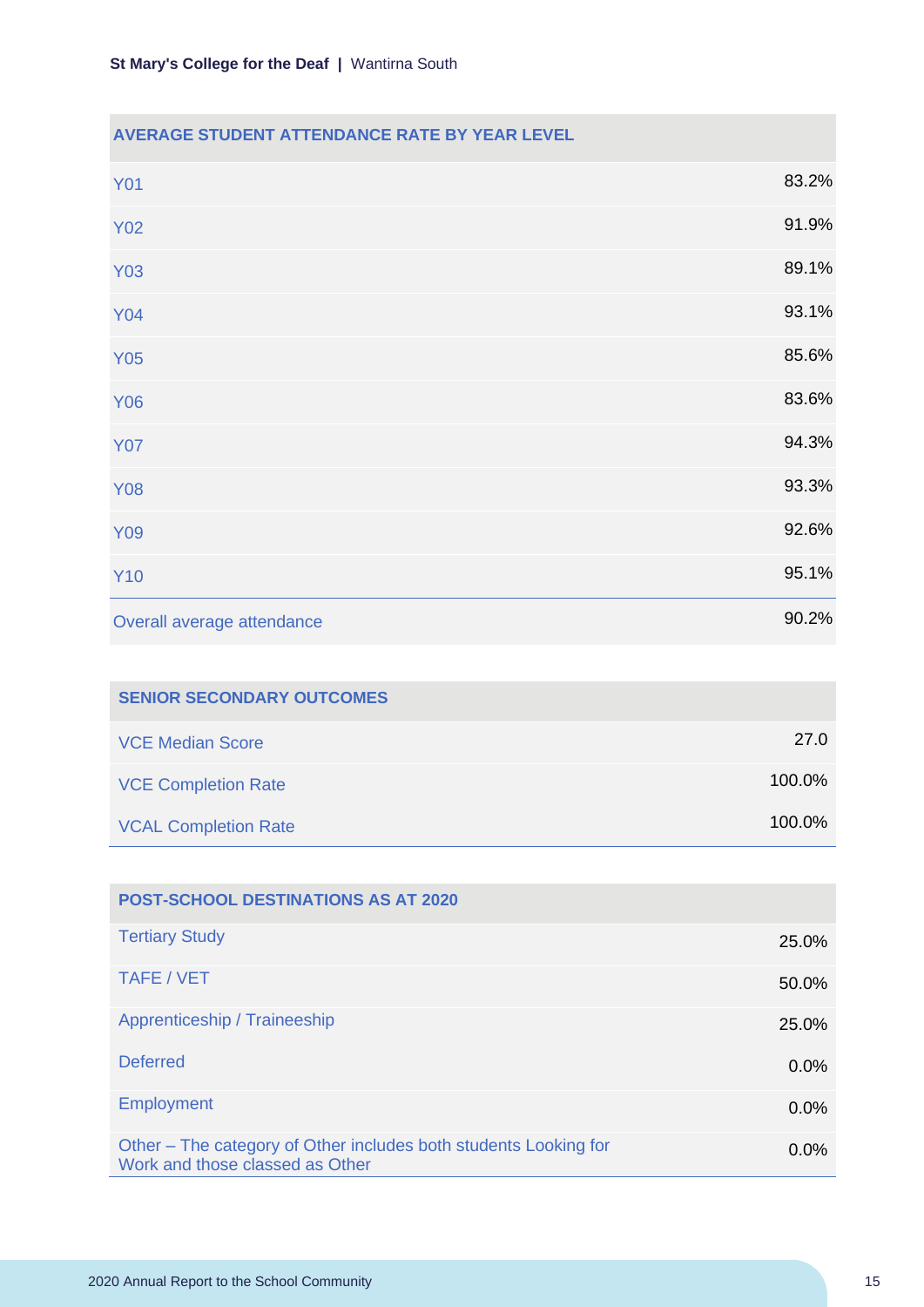# <span id="page-16-0"></span>**Child Safe Standards**

### **Goals & Intended Outcomes**

#### **Goals and intended outcomes**

In 2020, our focus shifted to ensuring safe environments for children to learn and interact in online environments. Our goals were:

- To build an understanding in students as to what safe and unsafe interactions look like online.
- To ensure students had strategies and were empowered to respond to situations in which they felt unsafe
- For all staff to know how to interact appropriately with children in online environments.

### **Achievements**

In 2020, the following activities and procedures were undertaken to extend the cultural change to online learning environments;

- Protocols for conducting online classes were developed
- A Code of Conduct was developed for use by students, staff and parents in online environments
- Information on cyber safety and responding to inappropriate behaviour online was shared with staff, parents and students
- Daily online wellbeing check-ins were conducted with every student
- An audit of potential risks at all campuses was completed resulted in additional risk items specifically relating to DHH students was added to each parter school's Student Safety Risk **Schedule**
- Student Leaders worked with Deputy Principals to build their capacity to have a voice in decisions and represent the student community.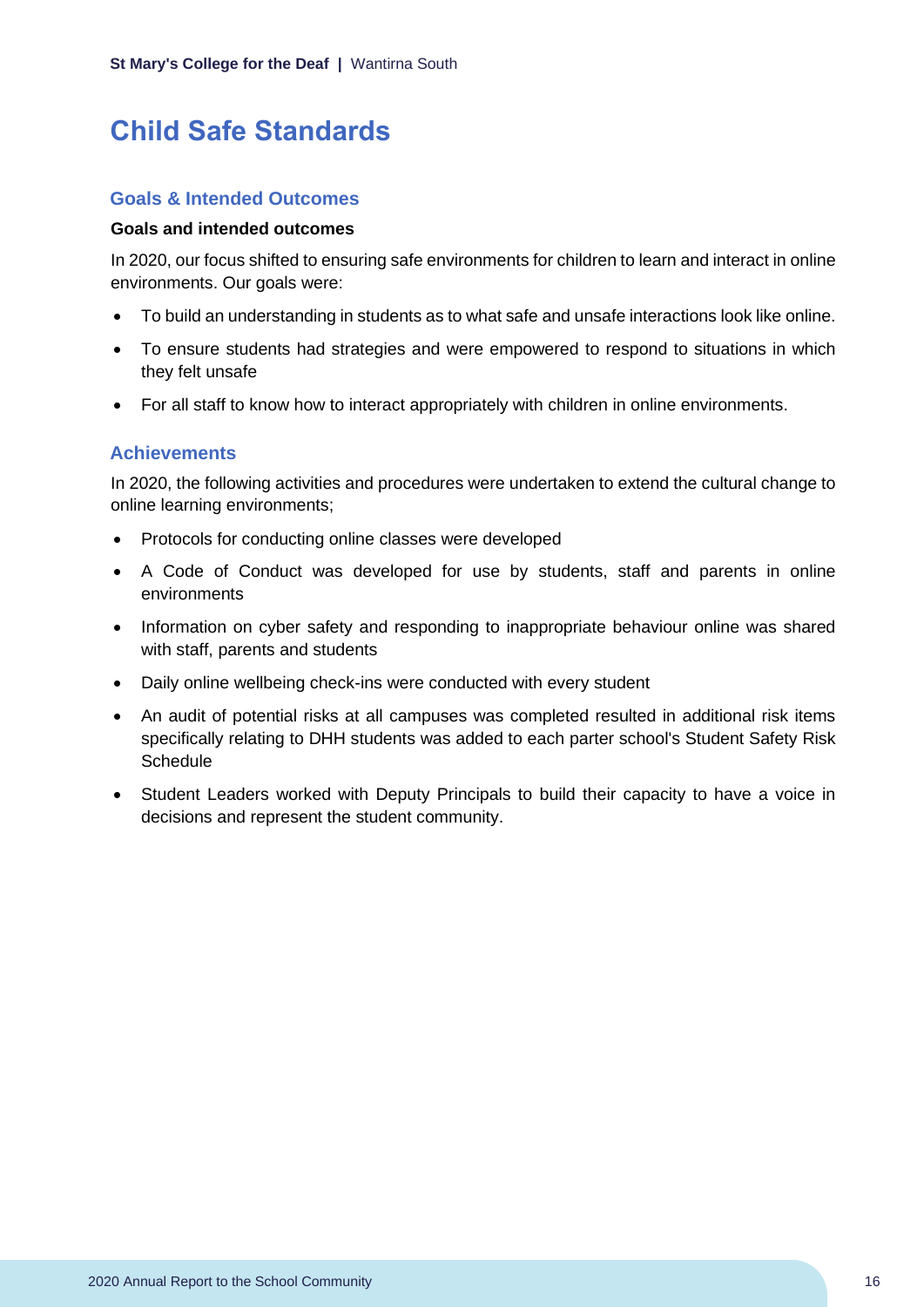# <span id="page-17-0"></span>**Leadership & Management**

### **Goals & Intended Outcomes**

**Goal:** The College will operate as a Professional Learning Community (PLC) with a culture of reflective practice, collaboration and shared responsibility for improving student outcomes.

**Intended Outcome:** There will be an improved teaching climate reflecting quality teaching, engaging practice and improved teacher confidence.

# **Achievements**

In 2020, teachers met regularly, supported by leadership, to discuss new ways they can achieve greater learning outcomes for students. A key strategy in this endeavour was weekly PLC meetings scheduled with instructional leaders at most meetings. The College created and implemented two new roles, impact coach and research lead, designed to provide timely and evidenced-based improvement in teacher practice.

The intended outcome of improved teaching climate, reflecting quality teaching, engaging practice and improved teacher confidence was further supported by opportunities for distributive leadership and the building of collective efficacy amongst all teachers through collegiate and leadership support.

St Mary's College also completed its four-year review. This involved ensuring all policies and documentation were up to date and complied with VRQA regulations.

### **EXPENDITURE AND TEACHER PARTICIPATION IN PROFESSIONAL LEARNING**

#### Description of Professional Learning undertaken in 2020

In 2020, professional learning was undertaken by all teachers and educational support staff. Areas of development had a direct link to either our school improvement plan, the AITSL standards or government compliance standards. Professional learning was completed in the following areas:

#### **Deafness**

- Auditory Processing Disorder
- Theory of Mind
- Wellbeing & Identify
- Post-School Transition
- Strengthening Educational Outcomes
- Self-advocacy
- Reading Strategies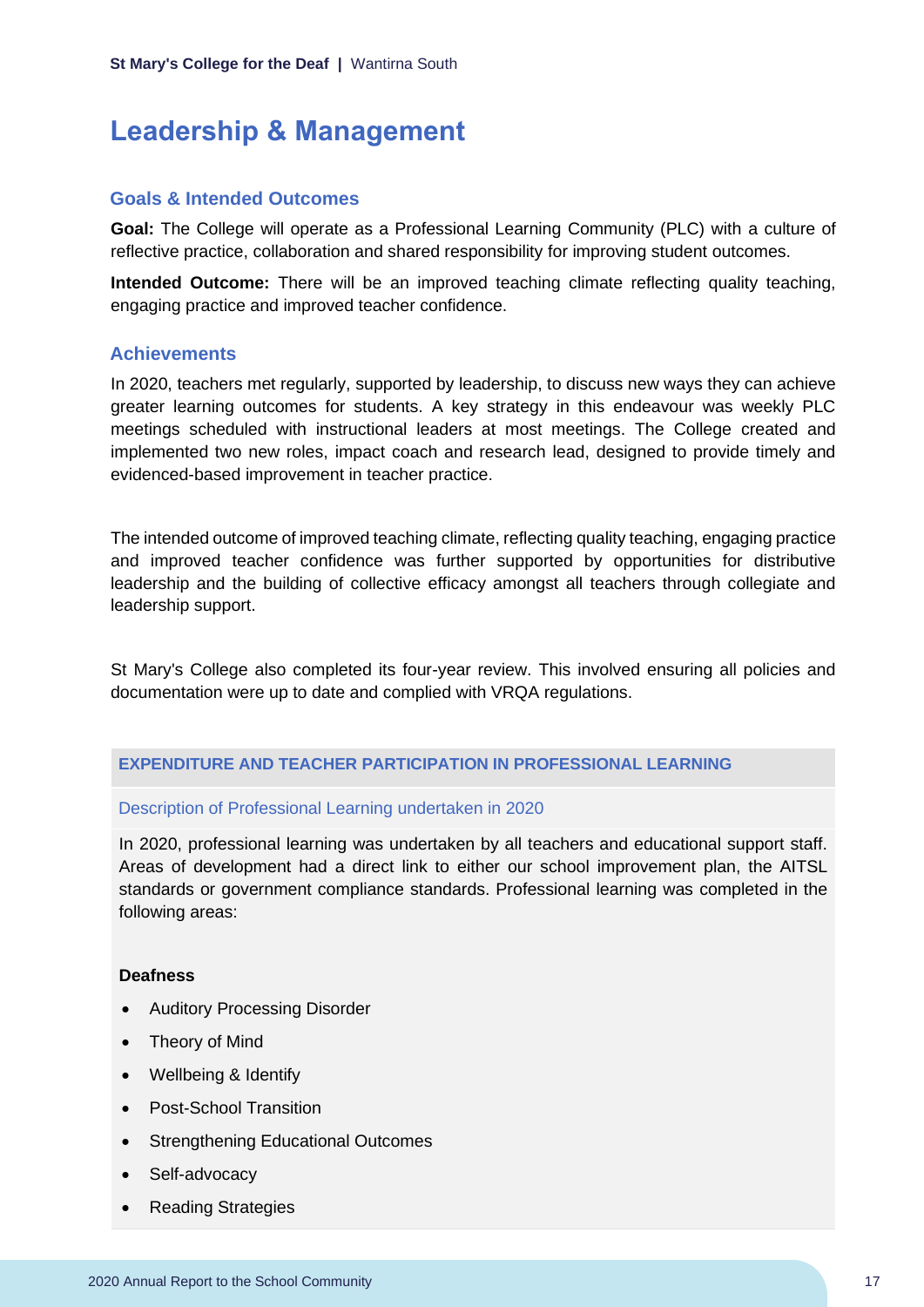- Reading Assessment Administration
- Engaging Students in Mainstream Classrooms
- Masters of Learning Intervention (hearing Impairment)

#### **Additional disabilities**

- Vision Impairment
- Educational implications for deaf-blindness

#### **Teaching & Learning**

- Teaching Vocabulary & Spelling
- Learning Intentions & Success Criteria
- Visible Learning
- Written Text Construction
- Leadership Development
- Collaborative Expertise

#### **Faith**

- Faith Through an Ecology Lens
- Faith Formation
- Engaging in Scripture
- Engaging in Sacrament
- Engaging in Prayer

#### **Child Health, Care & Wellbeing**

- First Aid & CPR Training
- Anaphylaxis Training
- Protecting Children Mandatory Reporting
- Mental Health First Aid
- Asthma Management
- Diabetes Management
- Occupational Health & Safety
- COVID Prevention & Infection Control
- Disability Standards for Education

| Number of teachers who participated in PL in 2020 | 25    |
|---------------------------------------------------|-------|
| Average expenditure per teacher for PL            | \$747 |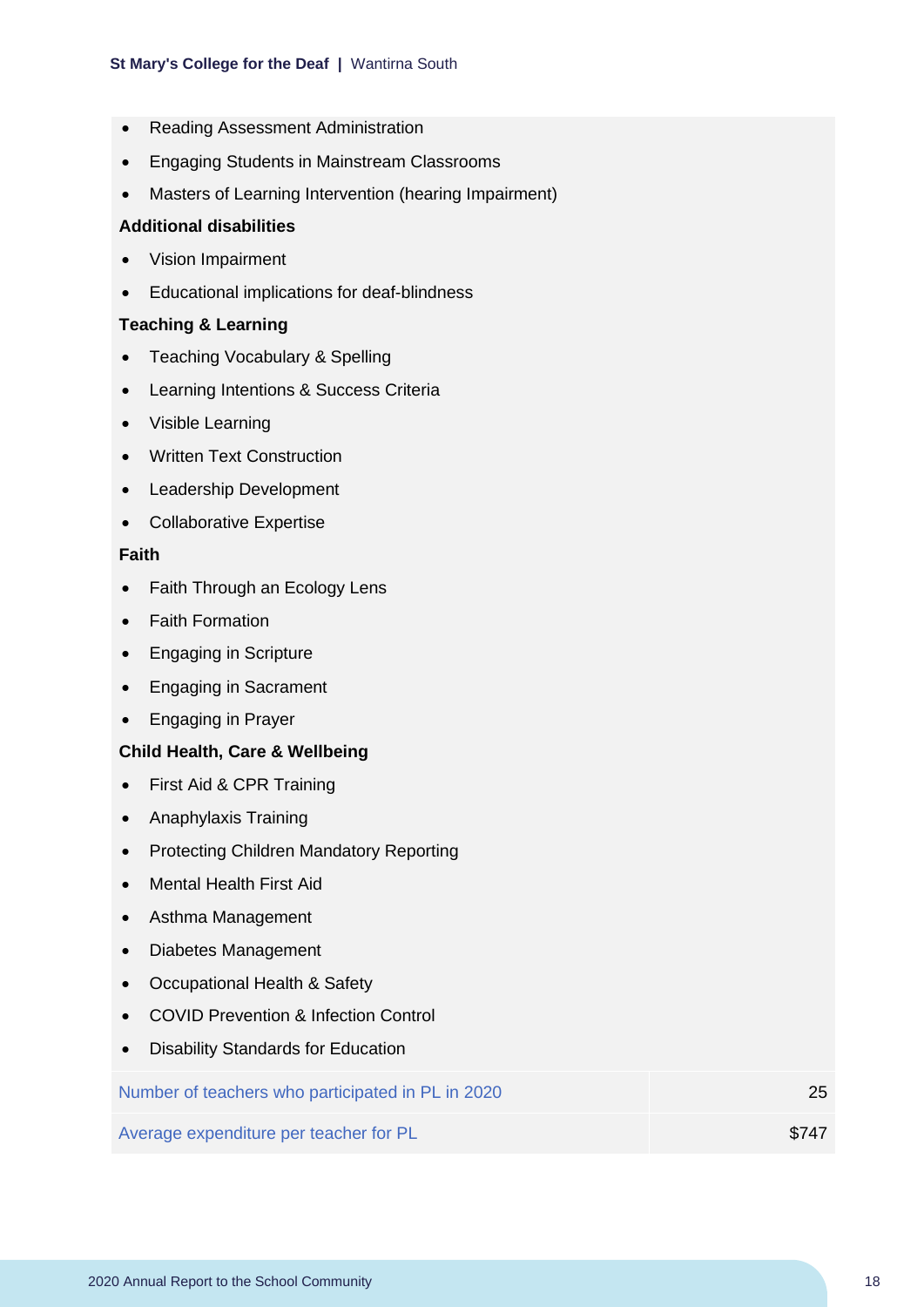#### **TEACHER SATISFACTION**

The CEMSIS survey was not conducted in 2020. Throughout the year, teachers moved from onsite to remote learning and back again several times over the year. As a specialist school, we had a mix of students both onsite and learning from home fairly frequently requiring teachers to be constantly moving between the two modes of teaching. All St Mary's College teachers demonstrated remarkable resilience and flexibility in adapting how lessons were being taught and also exceptional commitment to constantly overcoming barriers to learning online for our students with a hearing loss.

| <b>TEACHING STAFF ATTENDANCE RATE</b> |       |
|---------------------------------------|-------|
| <b>Teaching Staff Attendance Rate</b> | 90.2% |
|                                       |       |
| <b>ALL STAFF RETENTION RATE</b>       |       |
| <b>Staff Retention Rate</b>           | 87.5% |
|                                       |       |
| <b>TEACHER QUALIFICATIONS</b>         |       |
| <b>Doctorate</b>                      | 0.0%  |
| <b>Masters</b>                        | 68.8% |
| Graduate                              | 43.8% |
| <b>Graduate Certificate</b>           | 6.3%  |
| <b>Bachelor Degree</b>                | 87.5% |
| <b>Advanced Diploma</b>               | 25.0% |
| <b>No Qualifications Listed</b>       | 0.0%  |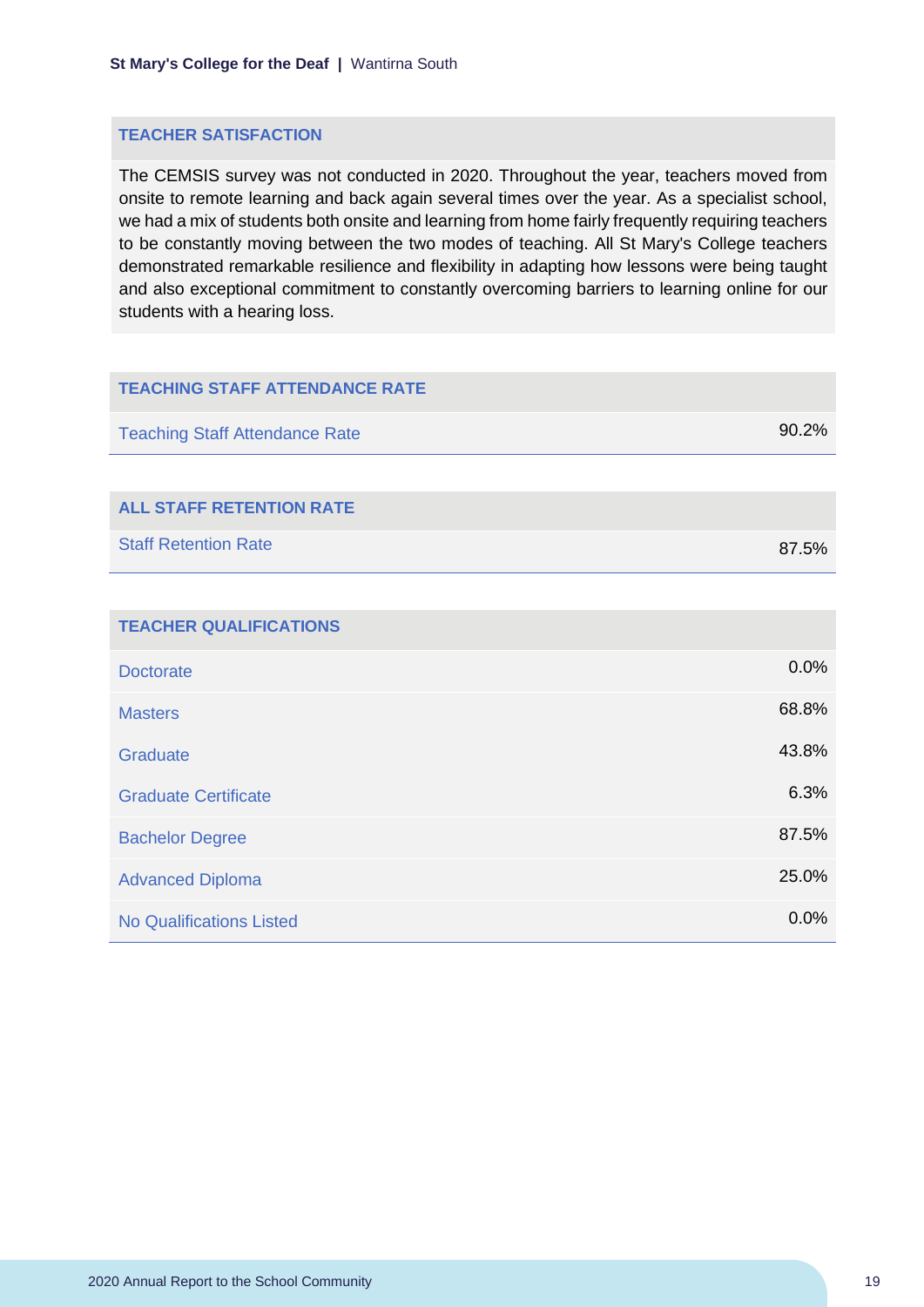| <b>STAFF COMPOSITION</b>                     |      |
|----------------------------------------------|------|
| <b>Principal Class (Headcount)</b>           | 4.0  |
| <b>Teaching Staff (Headcount)</b>            | 22.0 |
| <b>Teaching Staff (FTE)</b>                  | 17.2 |
| Non-Teaching Staff (Headcount)               | 13.0 |
| Non-Teaching Staff (FTE)                     | 9.8  |
| <b>Indigenous Teaching Staff (Headcount)</b> | 0.0  |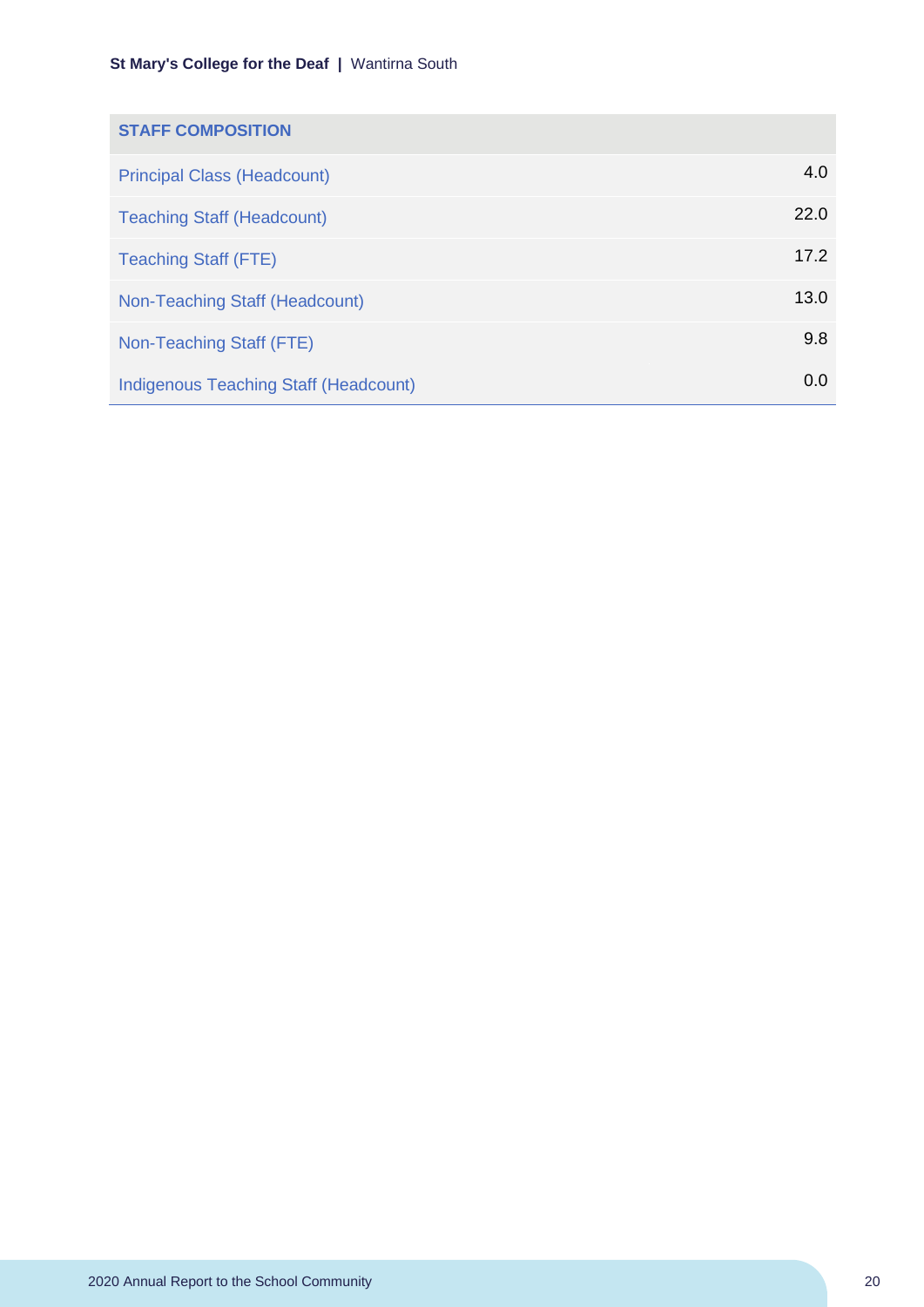# <span id="page-21-0"></span>**College Community**

#### **Goals & Intended Outcomes**

**Goal:** For St Mary's as a Catholic community to build strong partnerships with key stakeholders

#### **Intended Outcomes:**

- Parents are engaged in reciprocal partnership with the College to support their child's learning.
- The relationship with partner school staff displays a shared understanding of the working relationship and a commitment to the partnership model.

#### **Achievements**

Members of the school leadership team attended PSG transition meetings for all new students prior to entering the school and met with relevant support agencies for students preparing to finish their education. Special Considerations and Special Entry Access Scheme (SEAS) applications were completed with students and families of Year 12 students and documents prepared for Disability Liaison Officers at the relevant TAFE and Universities where students were transitioning, outlining student support needs.

St Mary's College leadership team also engaged in regular meetings with leadership teams of each partner school to ensure all planning and activities both onsite and remotely were rolled out in a smooth and consistent manner for St Mary's students and families.

#### **VALUE ADDED**

- A number of virtual transition days were held for all incoming year 7 students in addition to what was offered by the partner schools. This meant a smooth transition from year to year and ensured students and parents alike were familiar with their new surroundings.
- Past students were invited to speak to senior secondary students about their rights in the workplace.
- Attendance at the Victorian Deaf Education Network (VDEN) meetings by College leaders.
- Parents attended the College's Opening Assembly and St Mary's graduation events either onsite or virtually.
- Online virtual orientation and school tours were held.
- Virtual meetings for incoming Prep and Yr 7 students were conducted.
- Partner school online orientation days attended.